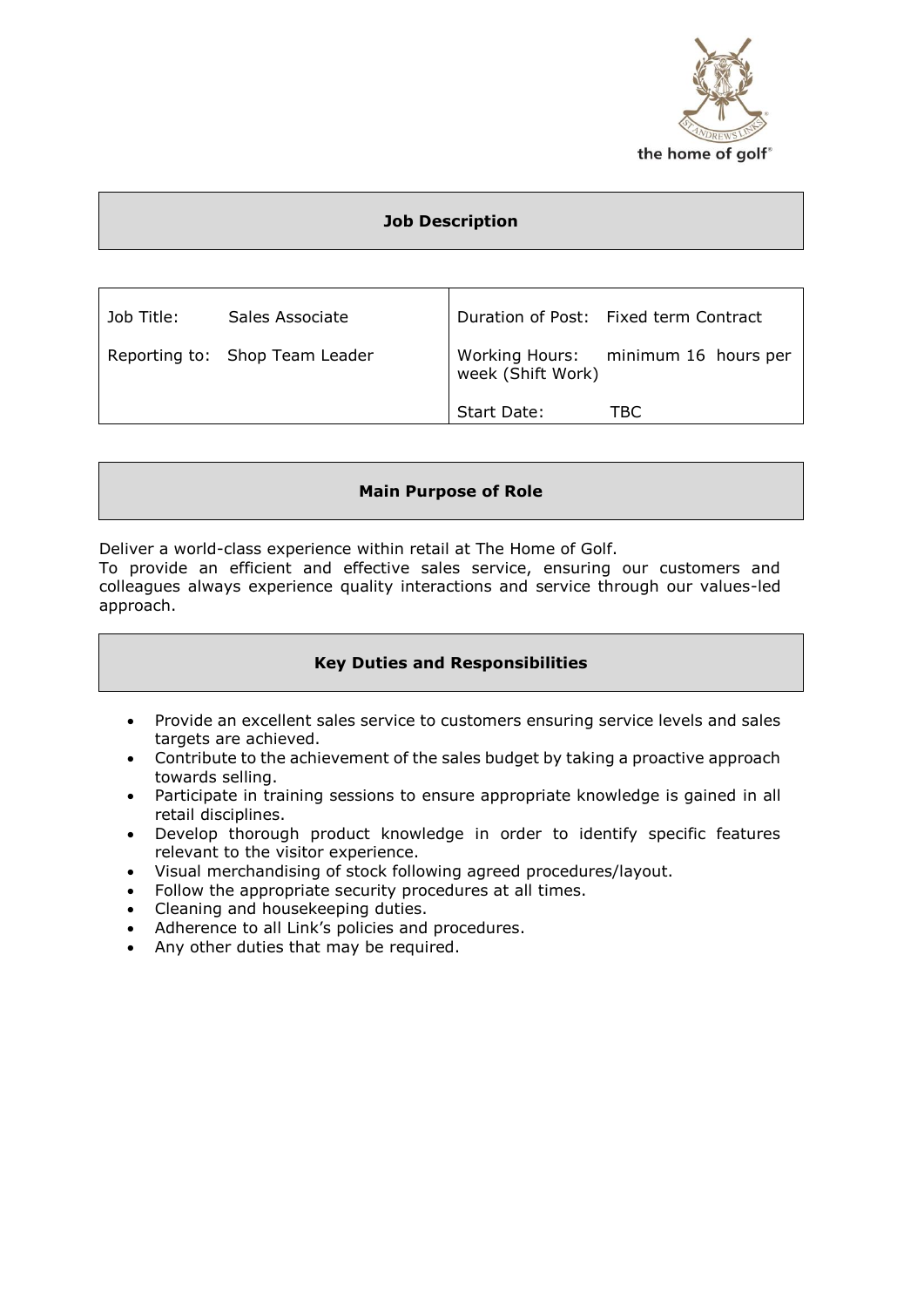

# **Person Specification**

This section details the attributes e.g. skills, knowledge/qualifications and competencies which are required in order to undertake the full remit of this post.

| <b>Attributes</b>               | <b>Essential</b>                                                                                                                                      | <b>Desirable</b>                                                                                         | <b>Means of</b><br><b>Assessment</b> |
|---------------------------------|-------------------------------------------------------------------------------------------------------------------------------------------------------|----------------------------------------------------------------------------------------------------------|--------------------------------------|
| Education &<br>Qualifications   | Good basic education                                                                                                                                  |                                                                                                          | CV and interview                     |
| Experience &<br>Knowledge       |                                                                                                                                                       | Experience of<br>working in a retail<br>environment<br>Accurate and<br><b>Efficient Cash</b><br>Handling |                                      |
| Competencies &<br><b>Skills</b> | Effective<br>communication skills<br>Ability to work on<br>own or within a team<br><b>Excellent Customer</b><br>Service Skills<br>Attention to detail |                                                                                                          | CV, interview and<br>references      |
| Other<br>Attributes/Abilities   | <b>Customer focused</b><br>Self-Motivated<br>Positive, can do<br>attitude<br>Ability to work under<br>pressure                                        |                                                                                                          | Interview                            |

**Essential Criteria** - requirements without which a candidate would not be able to undertake the full remit of the role. Applicants who have not clearly demonstrated in their application that they possess the essential requirements will normally be rejected at the short listing stage.